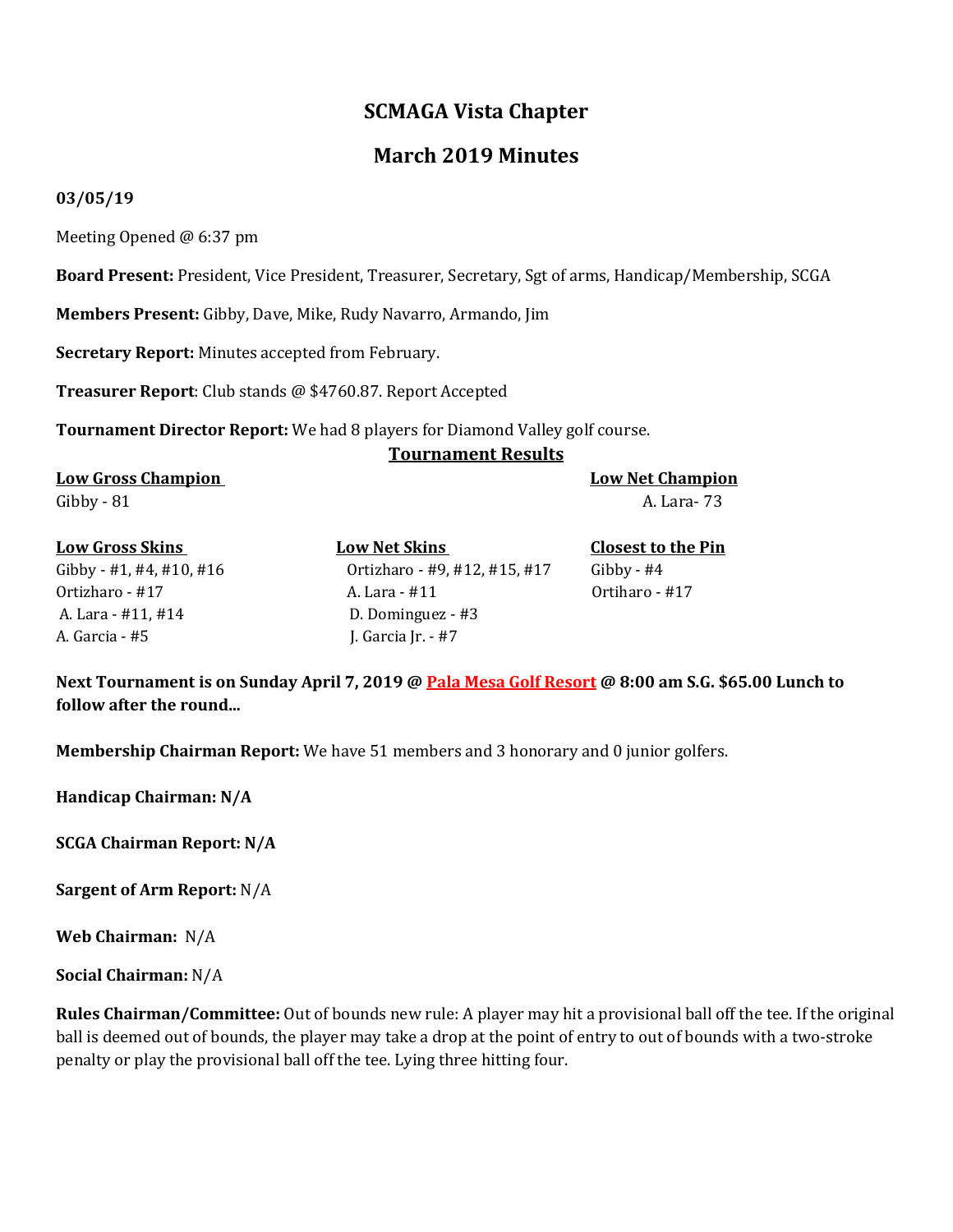**Old Business:** All the minutes are emailed to the web site and can be viewed when you log onto our website. Here is the address to log onto[: www.vistascmaga.com](http://www.vistascmaga.com/)

**New Business:** The Web site to book rooms is up and running and members can now make reservations for Memorial Day weekend. Here is the web site address. Copy and paste to your web browser: [http://embassysuites.hilton.com/en/es/groups/personalized/P/PLMDRES-SCM-20190519/index.jhtml](https://na01.safelinks.protection.outlook.com/?url=http%3A%2F%2Fembassysuites.hilton.com%2Fen%2Fes%2Fgroups%2Fpersonalized%2FP%2FPLMDRES-SCM-20190519%2Findex.jhtml&data=02%7C01%7Cerin.allison%40hilton.com%7C1964d8c1e5644a9f2d6408d68d0063a6%7C660292d2cfd54a3db7a7e8f7ee458a0a%7C0%7C0%7C636851430140526673&sdata=XOWv08Xi26znaQNjSWsP1hwC41M1P68wBhI61lKMS2s%3D&reserved=0)

### **[Definitions](http://www.usga.org/etc/designs/usga/content/rule-book/rule-book-2016/rule-14253.html)**

**Green Fee winner:** J. Garcia Jr.

**50/50 Winner:** Gibby

**Meeting Adjourned:** 7:15 pm

Southern California Mexican American Golf Association

TWO-MAN SCRAMBLE TOURNAMENT SUNDAY, MARCH 10th 2019

Trilogy at Glen Ivy Golf Club **Entry Fee:** \$95.00 p/p